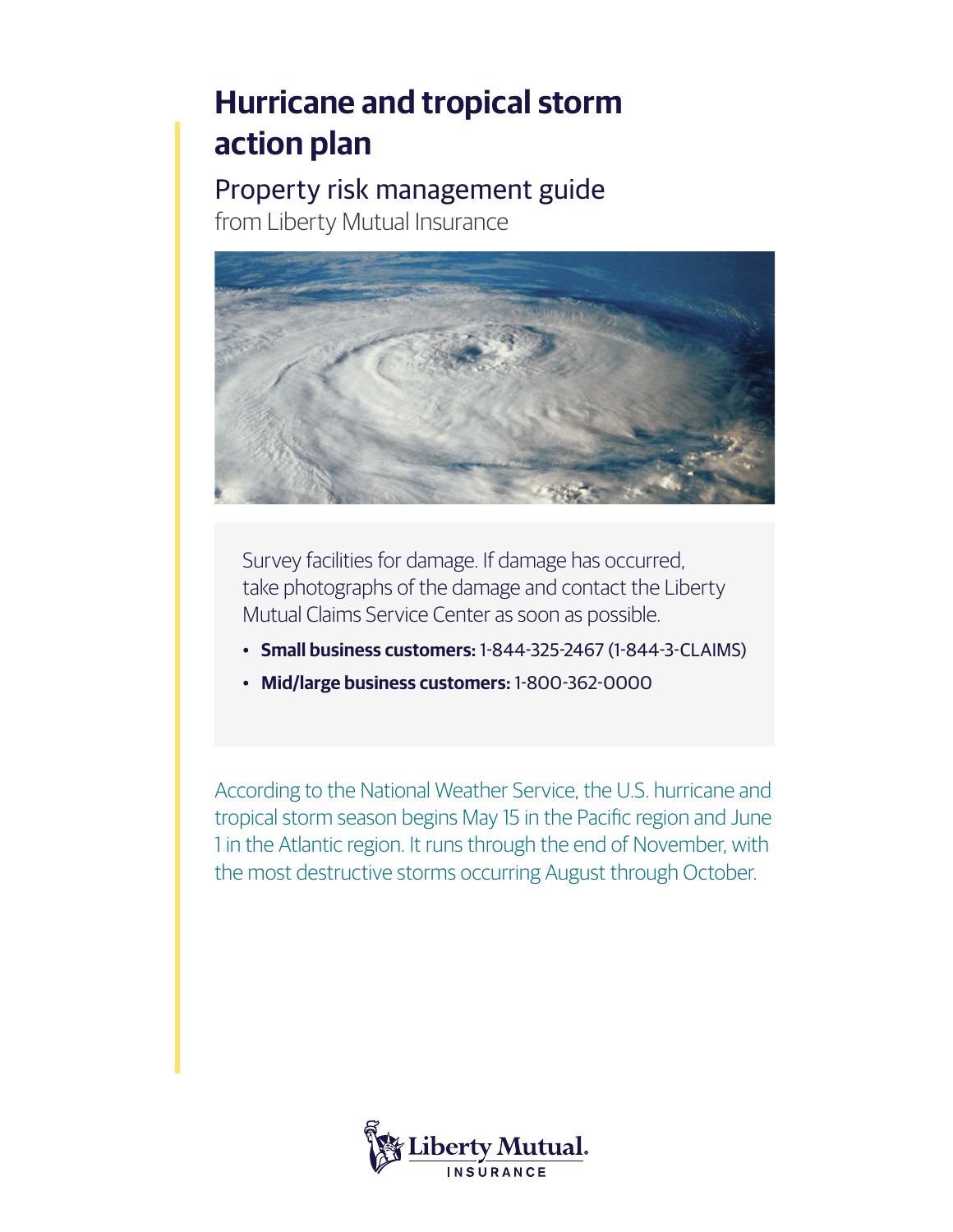## **Pre-hurricane preparation**

#### **Secure supplies and information**

- Maintain a current list of telephone numbers and contacts for emergency action team members, emergency management (civil defense), local police and fire departments, medical facilities, utilities, contractors, vendors, insurance agent/broker, building owner, HVAC contractor, electrician, plumber, etc.
- Contact local authorities to help plan and coordinate activities before the need for emergency action.
- Designate a person to monitor weather conditions and keep the Emergency Action Plan leader up to date before, during, and after a hurricane.
- Arrange backup communications, such as two-way radios or cell phones.
- Arrange an off-site emergency communications control center, such as a hotel meeting room just outside the hurricane area, in case it becomes too dangerous to remain on site.
- Review your Business Continuity Plan and update as needed, including employee contact information. If you do not have such a plan, consider using Liberty Mutual's *Disaster Recovery and Business Continuity Plan,* PE 1054, to assist in developing one.
- Remind employees of key elements of your Business Continuity Plan, such as:
	- Communicating post-event procedures and work/payroll procedures
	- Making sure all employees have a paper copy of the plan
	- Ensuring that post-event communications procedures discuss how employees will be notified when they can return to work (local radio or TV station public service announcement, telephone call, employee intranet, etc.)
- Inspect all fire protection and life safety equipment.

- Provide diesel or gasoline-driven emergency generator on site with full tank of fuel and reserve fuel on hand. (High demand may make it difficult to obtain a generator. Advance arrangements and/or retainers may ensure availability.)
- Determine which company records are vital and make plans to protect/relocate them.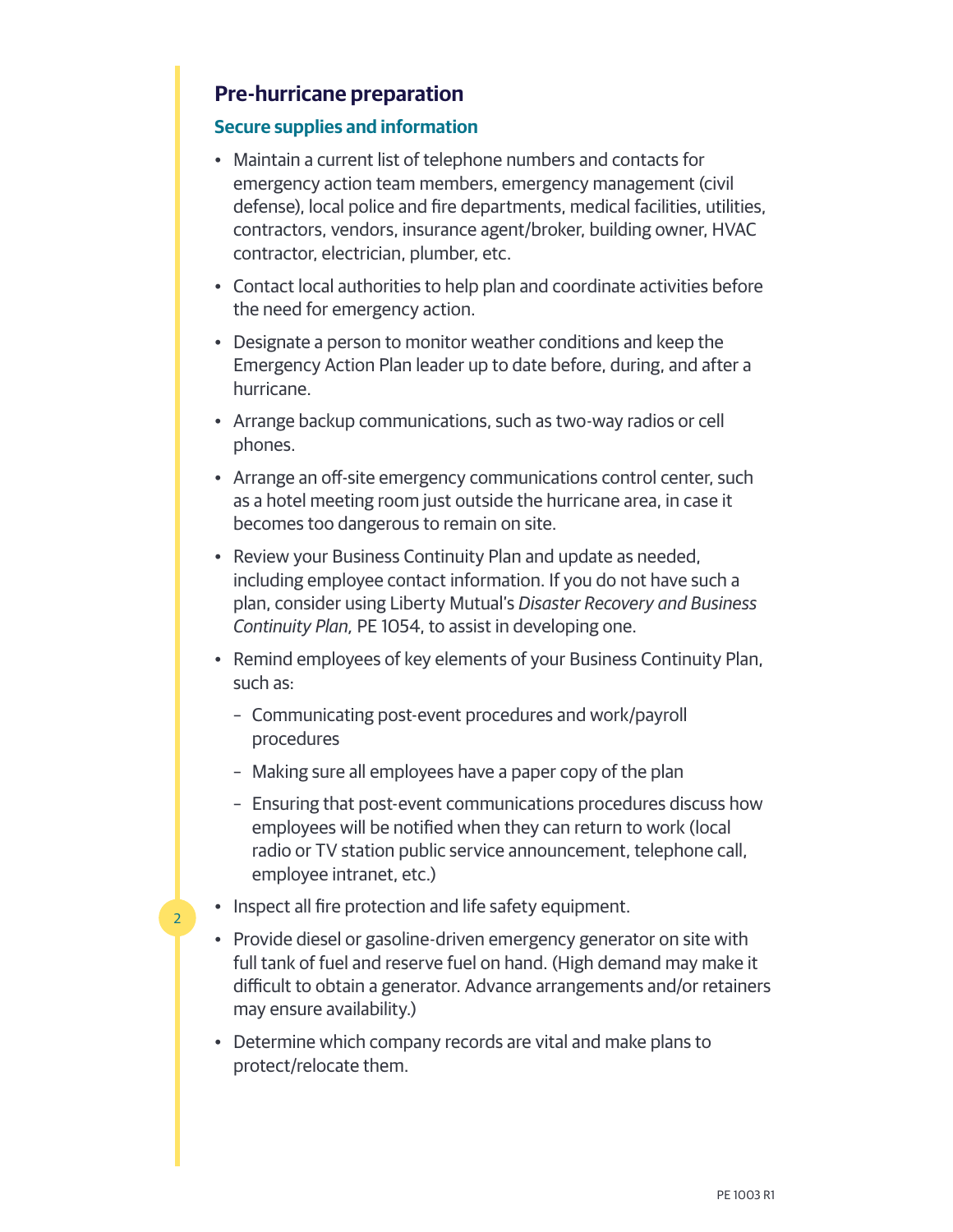- Identify vulnerable and/or critical equipment and processes. Provide instructions for safely shutting down processes, data processing equipment, etc. Consider disconnecting and relocating critical equipment to higher elevations.
- Identify stock that needs to be protected with tarpaulins or waterproof covers.
- Identify a hot site (an off-site data processing location for immediate business resumption) or a cold site (an off-site location ready for setup of your own data processing equipment). Consider an off-site business recovery facility where you can resume general business operations.
- Identify actions to take in the event of live electrical wires, leaking gas, flammable liquids, corrosive/toxic materials, and damage to foundations or underground piping.
- Evaluate the interdependency of your facilities and develop a contingency plan.
- Maintain ongoing agreements with contractors for supplies and repairs needed after the hurricane. When possible, use contractors who are outside potential hurricane areas, as local contractors may also have storm damage or local authorities' needs may be given a higher priority.
- Maintain emergency supplies throughout the season, such as drinking water, nonperishable food, medical supplies, flashlights, batteries, walkie-talkies, portable pumps, hose, emergency lighting, lumber, plywood, nails, hand and power tools, plastic covers and tarpaulins, etc.
- Maintain straps or other means to brace/anchor yard storage, signs, cranes, and roof-mounted equipment.
- Inspect and repair roof flashings, coverings, drains, gutters, and edge strips. Remove debris and unrestrained materials from roofs.
- Inspect and maintain signs, stacks, and tower supports, guy wires, and anchor points.
- Repair or replace loose or worn door and window latches, hardware, and seals.

- Check all exterior windows and doors for openings or cracks and use silicon caulk to seal and cracks, gaps, or holes. This includes wall mounted air conditioning units which tend to allow water to enter around or through the unit.
- Provide prefitted hurricane shutters and/or plywood for windows and doorways where practical. If possible, install them in advance and leave them in place for the entire season.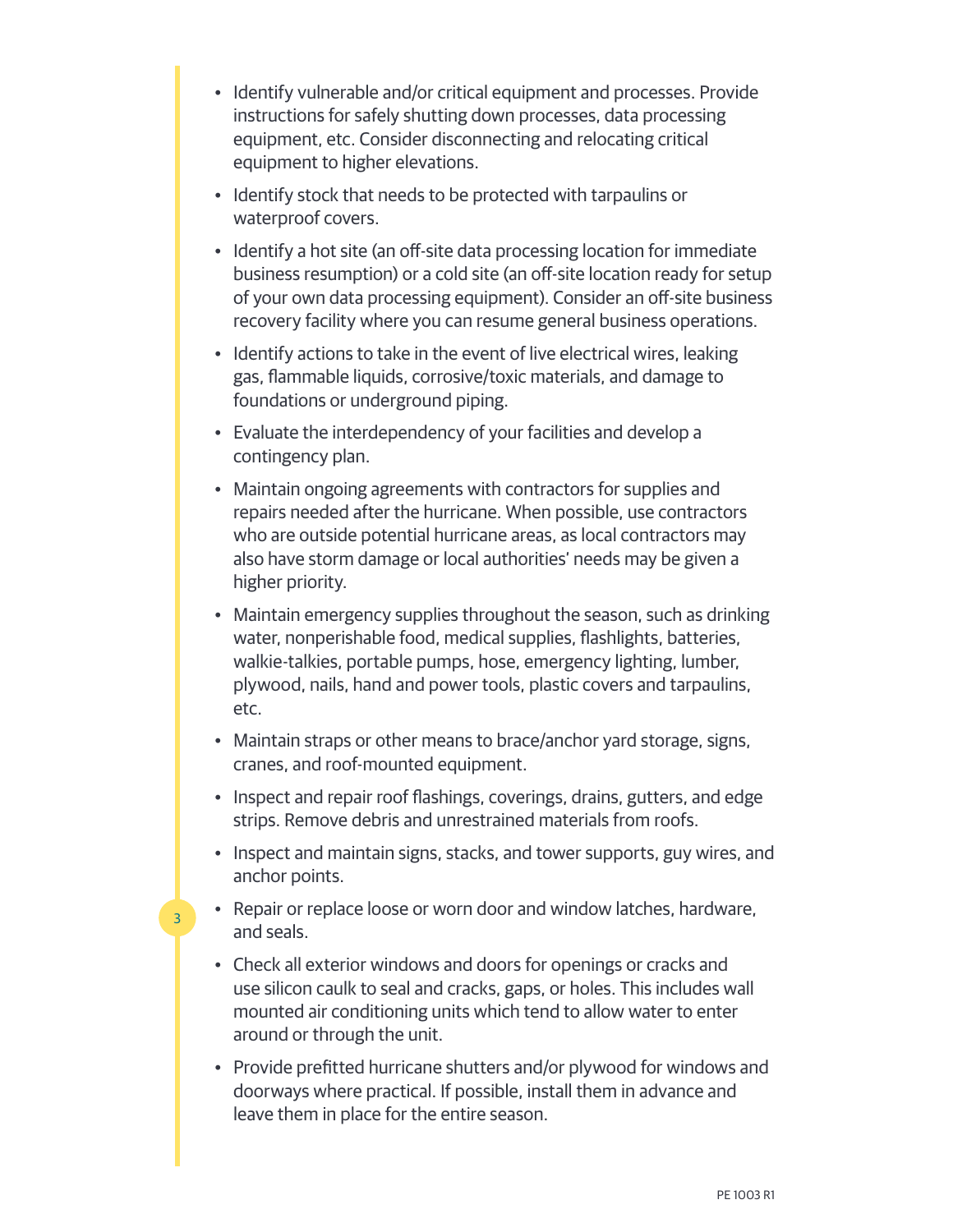- Prepare for flooding with sandbags and a supply of brooms, mops, squeegees, and other absorbents to help remove water.
- Trim or remove large trees that could fall and damage buildings or impair fire protection or electrical power and communication lines, etc.
- Arrange for site security for after the hurricane.
- Prepare a space inside for storing dumpsters, yard equipment, and yard stock.
- Evaluate safe approaches to your facility for emergency access and when employees return to work.
- Establish priority/backup personnel or rotation personnel for critical operations and/or processes. Employees may have personal emergencies and may or may not be available to return to work promptly.

#### **Emergency kit**

- First aid kit: Include prescription medications, over-the-counter painkillers, rubbing alcohol, eye wash kit, and vomit-inducing medicine in case of accidental poisoning
- Emergency lighting: flashlights, lanterns, extra batteries
- Battery or crank-powered radio
- Two-way radios or cell phones (with spare batteries)
- Plastic covers and tarpaulins
- Two-week supply of drinking water and nonperishable food
- Medical supplies/first-aid kits
- Whistles to signal and direct attention during and after a hurricane
- Portable pumps and hose
- Lumber, plywood, nails
- Hand and power tools

4

• Blankets and extra clothing

#### **Impending hurricane preparation**

#### **Inspect and fortify your facility**

- Monitor and map the hurricane to keep current on its progress.
- Implement the Emergency Action Plan. Take specific actions at the predetermined times as outlined in the plan.
- Shut down operations that depend on outside power sources in an orderly manner, following established procedures.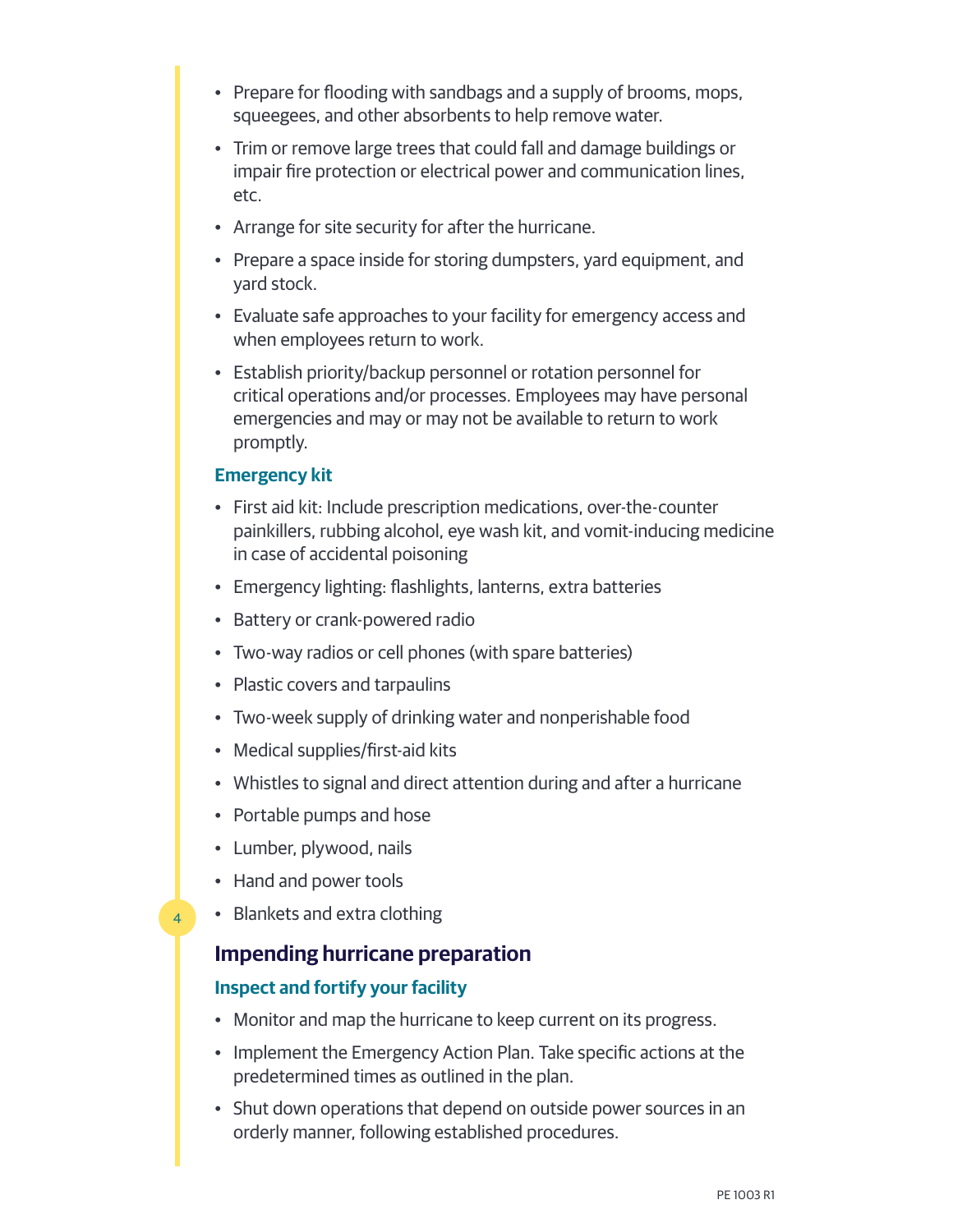- Shut down gas-fired equipment and shut off main gas valves.
- Shut down all noncritical and nonessential electrical equipment.
- Disconnect the main electrical feeds to the facility, if possible.
- Ensure Emergency Kit supplies and equipment are on hand and ready for the on-site Emergency Action Team.
- Obtain cash for post-hurricane needs such as buying food and supplies or paying employees and contractors.
- Protect and/or relocate vital records off site. Include blueprints, structural records, utility plans.
- Relocate water-sensitive equipment and materials to safe areas away from exterior doors and windows and off the floor.
- De-energize and cover computers, machinery, and stock with tarpaulins and waterproof covers.
- Isolate or remove any chemicals that can react violently with each other.
- Check and clear floor drains.
- Inspect and make repairs to roof drains, gutters, and flashing.
- Secure roof-mounted equipment such as HVAC units and exhaust vents.
- Check guy wires on antennas, stacks, and towers.
- Remove TV and radio antennas and satellite dishes from the roof.
- Remove unrestrained materials from the roof.
- Close and latch exterior doors, windows, and roof hatches. Close ALL interior doors as well.
- Install hurricane shutters/plywood over doors and all windows.
- Clean out storm drains, culverts, and catch basins.
- Fill all aboveground and underground tanks with product or water.
- Verify that all fire protection equipment is in service.
- Check/maintain all necessary backup equipment, such as emergency generators and communication systems/devices.
- Fill the fuel tanks of generators, fire pumps, and all company-owned vehicles.
- Conduct a yard inspection for unrestrained materials, specifically:
	- Remove loose yard debris.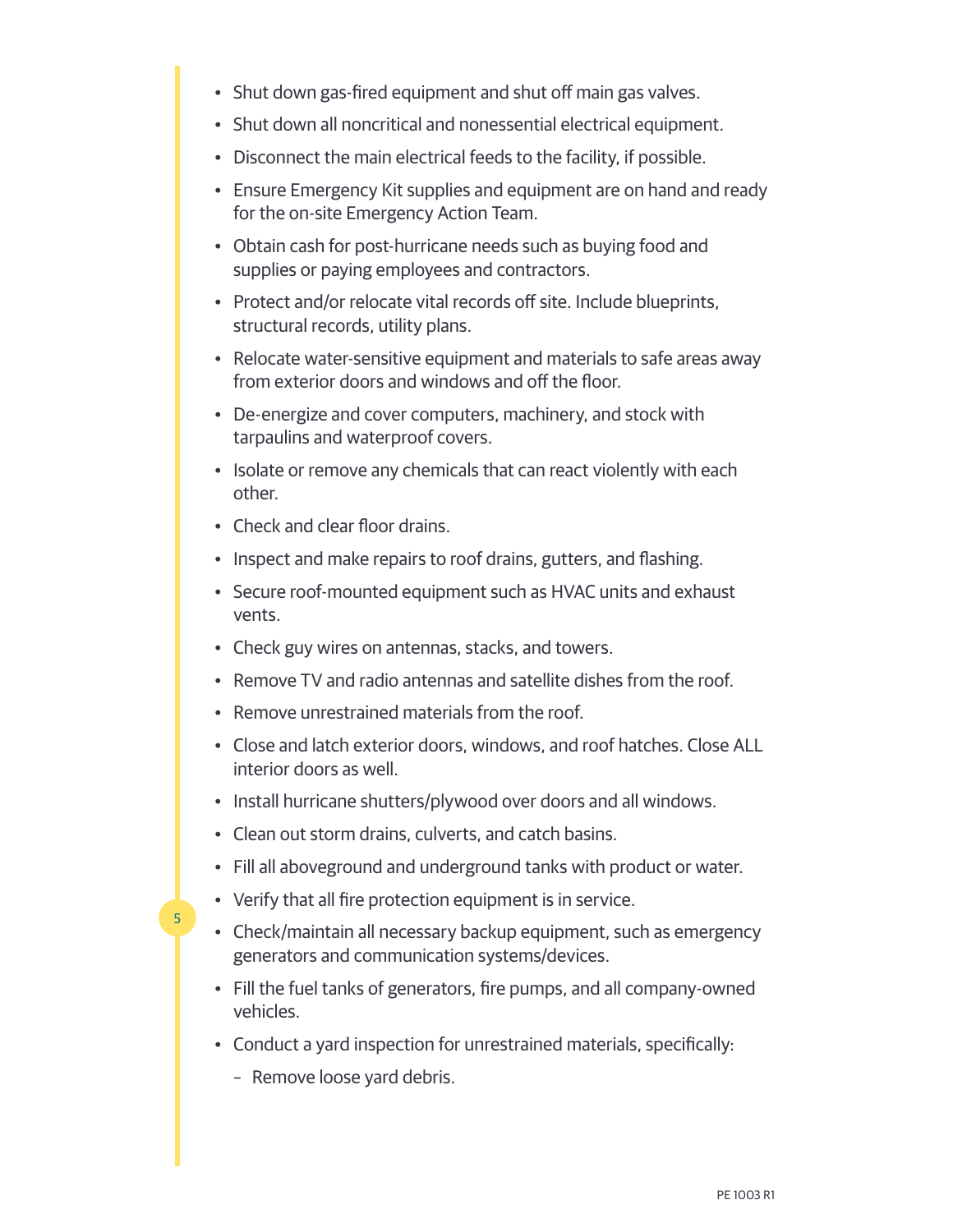- Relocate nonessential yard equipment to a safe indoor location (furniture, trash receptacles, portable planters, portable signs, dumpsters, etc.).
- Relocate yard storage of raw and finished goods indoors or secure.
- Secure yard storage of flammable liquids drums or move them to a safe location away from important buildings.
- Anchor all portable buildings and trailers to the ground.
- Secure scaffolds and cranes. Secure scaffolds to the building.
- Fasten rail crane chassis to track with bolts and clamps.
- Brace outdoor signs.
- Notify key customers, suppliers, and partners of office/facility closing and contingency plans.
- Make decisions on when to excuse employees so that they have sufficient time to prepare their homes and families.
- Customize messages for business website, telephone recording, employee intranet, etc.

## **During the hurricane**

- Emergency personnel should stay at the facility only if safe to do so. Notify local authorities if personnel are staying on site.
- Keep names and phone numbers of electrician, heating contractor, plumber, fire department, and building owner easily accessible.
- Comply with all directions provided by authorities.
- Keep first-aid kit available.
- Designate times for key staff members to call in for situation updates.
- Update employee emergency hotline and/or company intranet and website with posting on the status of the facility.
- When safe to do so, patrol the property continuously. Watch for roof leaks, pipe breakage, fire, or structural damage.
- Constantly monitor any boilers that must remain online.
- During power failure, turn off electrical switches to prevent reenergizing of equipment until necessary checks are completed.

## **Post-hurricane procedures**

#### **Immediate actions**

6

The devastation a hurricane leaves in its wake depends on the location, population density, and hurricane size. In the immediate aftermath of a hurricane, it is important to quickly and calmly assess the situation.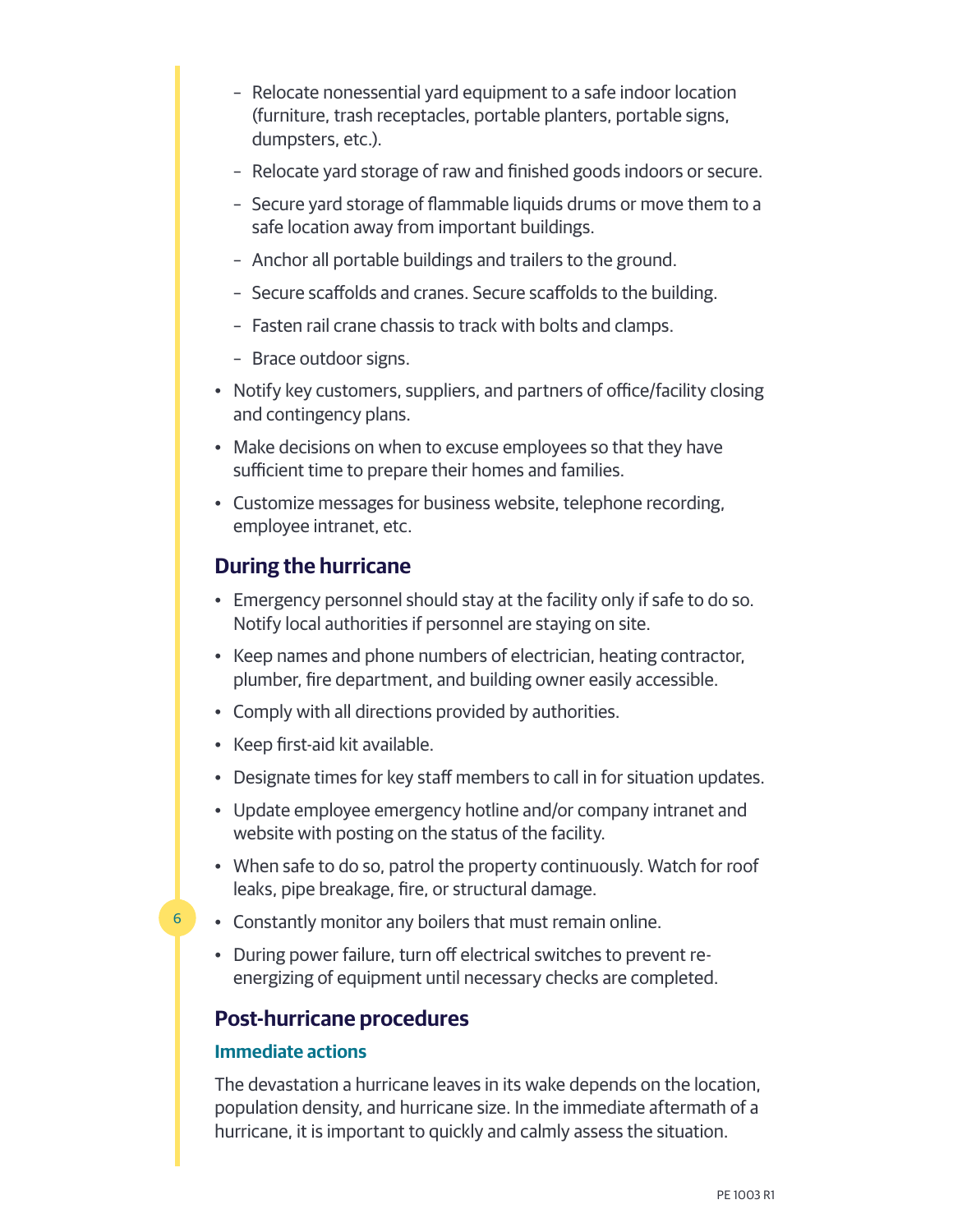- Do not move seriously injured individuals. If high-rise buildings are in the general area, falling debris may make open areas more dangerous than remaining inside the buildings. Watch out for fallen power lines and broken gas lines.
- Provide search and rescue personnel with last known location of any missing victim(s).
- Secure the site and provide watch service if necessary.
- Visually check for open bus bars, conductors, and exposed insulators before re-energizing electrical systems.

#### **Recovery actions**

- Look for safety hazards such as live electrical wires, leaking gas, flammable liquids, corrosive/toxic materials, and damage to foundations or underground piping.
- Repair automatic sprinkler protection and/or water supplies to get protection back in service as soon as possible. Use Liberty Mutual Fire Protection Impairment Procedures whenever sprinkler protection and/or water supplies are impaired. Contact Liberty Mutual at 800- 541-5224 to report impairments to fire protection systems or for assistance in restoring systems.
- Conduct two-inch main drain and alarm tests on automatic fire protection sprinkler systems to verify public water supply availability.
- Control smoking and use Hot Work Permits where applicable. Maintain fire-safe conditions at all times.
- Contact key personnel and notify contractors to start repairs.
- Begin salvage as soon as possible to prevent further damage:
	- Cover broken windows and torn roof coverings immediately.
	- Separate damaged goods.

- Clean roof drains and remove debris from roofs.
- Limit access to freezers and refrigerated areas during periods of interrupted electrical service to maintain the temperatures as long as possible.
- Check refrigerated items for spoilage if there has been a power failure.
- Notify key customers, suppliers, and partners of office/facility reopening and any necessary property or operational changes resulting from storm damage.
- Debrief on the successes and shortcomings of your Emergency Action Plan. Compile a log of actions to be taken and incorporate improvements.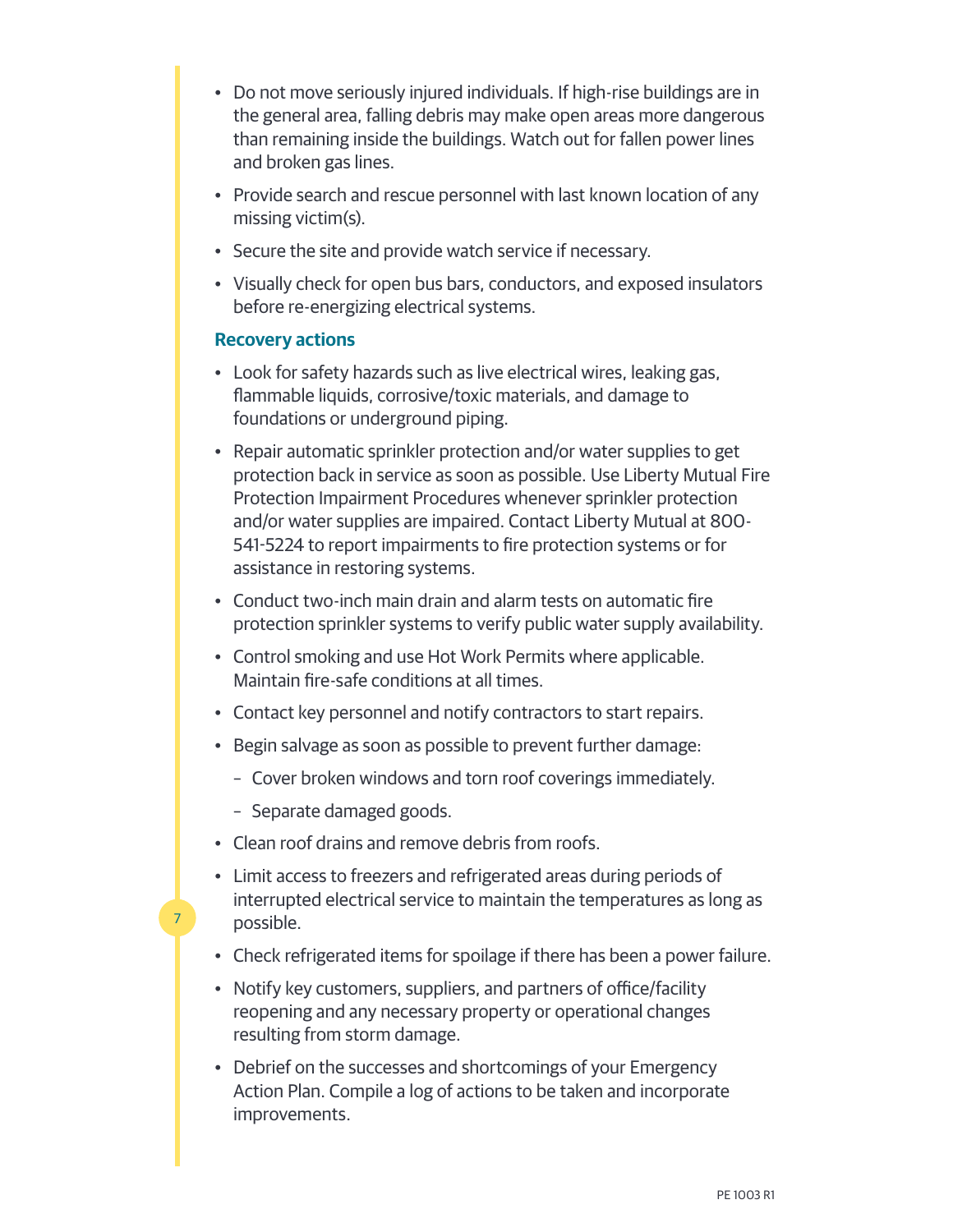## **Hurricane information and important terms**

Beyond preparing your property, it is important to stay informed and understand the hurricane terminology. By international agreement, all cyclone circulation originating over tropical waters are referred to as "tropical cyclones" and classified by form and intensity as follows:

- **Tropical disturbance:** A moving area of thunderstorms in the tropics that maintains its identity for 24 hours or more.
- **Tropical depression:** Rotary circulation at the surface, maximum sustained highest constant wind speed 38 miles per hour (33 knots).
- **Tropical storm:** Distinct rotary circulation, maximum sustained constant wind speed ranges from 39 – 73 miles per hour (34 – 63 knots).
- **Hurricane:** A tropical cyclone with winds of maximum sustained 74 miles per hour or greater that is usually accompanied by heavy rain, thunder, lighting, coastal tidal surges, and possible tornadoes. These storms are also known as typhoons in the Western Pacific and cyclones in the Indian Ocean and South Pacific Ocean around Australia.
- **Hurricane watch:** Issued for a coastal area where there is a threat of hurricane conditions within 24 – 36 hours.
- **Hurricane warning:** Issued when hurricane conditions are expected in a specified coastal area within 24 hours or less. Actions for protection of life and property should begin immediately.
- **Flash flood watch:** A flash flood is possible in the area. Stay alert.
- **Flash flood warning:** A flash flood is imminent. Take immediate action.

#### **What to expect**

8

Pay close attention to terminology when reviewing weather forecasts. There is a distinct difference between "sustained" wind speeds and "gust" wind speeds. Sustained wind speeds are based on an average wind speed over a one-minute duration. Gust wind speeds are based on a maximum wind speed over a 3-second duration.

Most damage is caused by gust vs. sustained wind speeds.

Saffir-Simpson Hurricane Scale is a measurement scale of hurricane wind and ocean surge intensity ranging from 1 to 5. Category 1 is a weak hurricane and Category 5 is the most intense.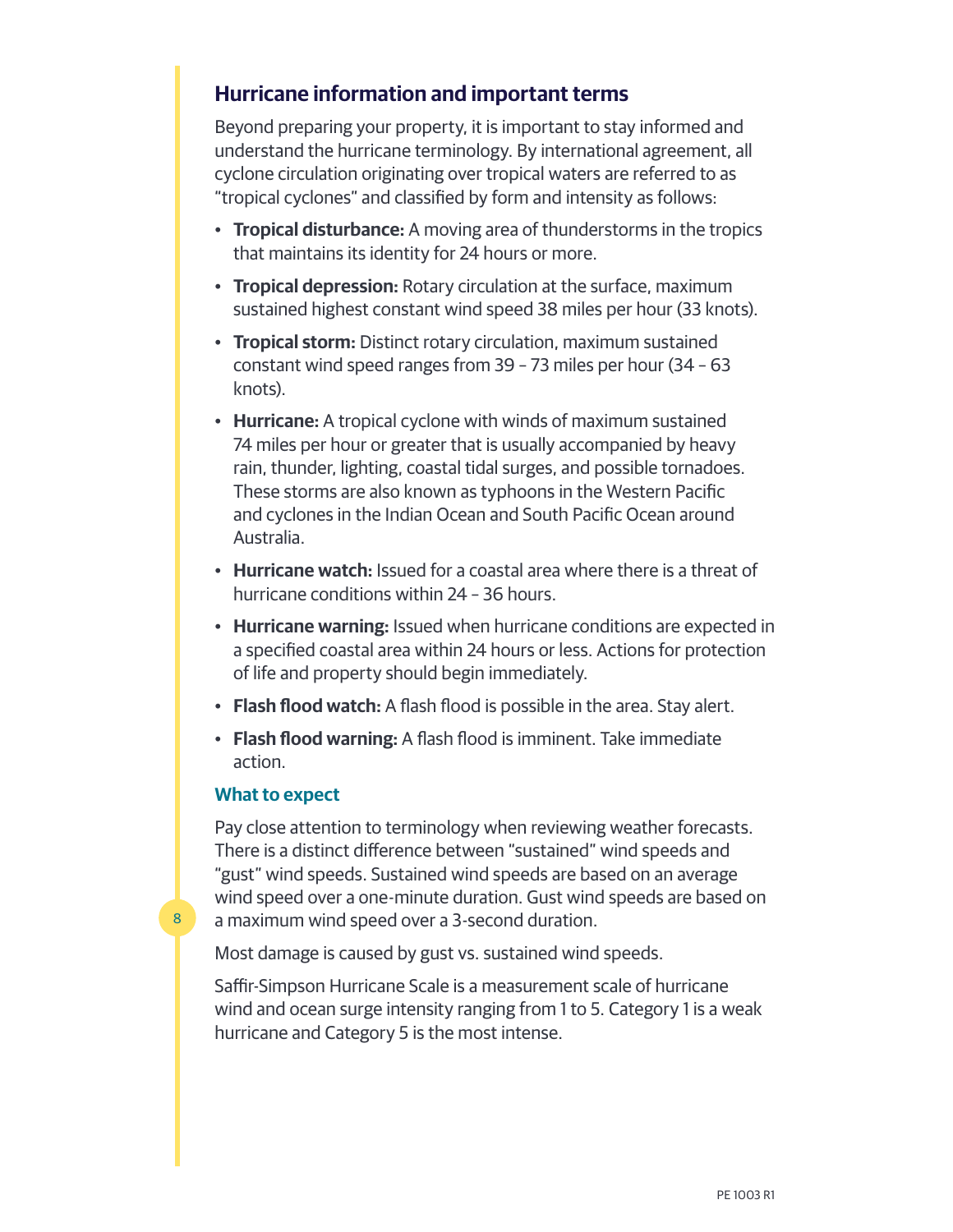## **The Saffir-Simpson Classification System for Hurricanes**

Updated based on American Society of Civil Engineers (ASCE) 7 guidance.

# **Category 1 —** *Light damage*

| <b>Sustained</b><br>wind speeds | <b>Three-second gust</b><br>wind speeds | <b>Storm surge</b> |
|---------------------------------|-----------------------------------------|--------------------|
| 74 - 95 mph                     | $82 - 108$ mph                          | $4 - 5$ ft.        |
| $(33.1 - 42.5 \text{ m/s})$     | $(36.7 - 48.3 \text{ m/s})$             | $(1.2 - 1.5)$ m)   |

# **Category 2 —** *Moderate damage*

| <b>Sustained</b><br>wind speeds | <b>Three-second gust</b><br>wind speeds | <b>Storm surge</b> |
|---------------------------------|-----------------------------------------|--------------------|
| $96 - 110$ mph                  | 109 - 130 mph                           | $6 - 8$ ft.        |
| $(42.6 - 49.2 \text{ m/s})$     | $(48.4 - 58.1 \text{ m/s})$             | $(1.8-2.4 m)$      |

# **Category 3 —** *Extensive damage*

| <b>Sustained</b><br>wind speeds | <b>Three-second gust</b><br>wind speeds | <b>Storm surge</b> |
|---------------------------------|-----------------------------------------|--------------------|
| $111 - 130$ mph                 | $131 - 156$ mph                         | $9 - 12$ ft.       |
| $(49.3 - 58.1 \text{ m/s})$     | $(58.2 - 69.7 \text{ m/s})$             | $(2.7 - 3.6)$ m)   |

# **Category 4 —** *Extreme damage*

| <b>Sustained</b><br>wind speeds | <b>Three-second gust</b><br>wind speeds | <b>Storm surge</b> |
|---------------------------------|-----------------------------------------|--------------------|
| $131 - 155$ mph                 | 157 - 191 mph                           | $13 - 18$ ft.      |
| $(58.2 - 69.3 \text{ m/s})$     | $(69.8 - 85.4 \text{ m/s})$             | $(4-5.5 m)$        |

# **Category 5 —** *Catastrophic damage*

 $\overline{q}$ 

| <b>Sustained</b><br>wind speeds | <b>Three-second gust</b><br>wind speeds | <b>Storm surge</b>  |
|---------------------------------|-----------------------------------------|---------------------|
| $>155$ mph                      | $>191$ mph                              | >18                 |
| $(569.3 \text{ m/s})$           | $( >85.4 \text{ m/s})$                  | $(5.5 \, \text{m})$ |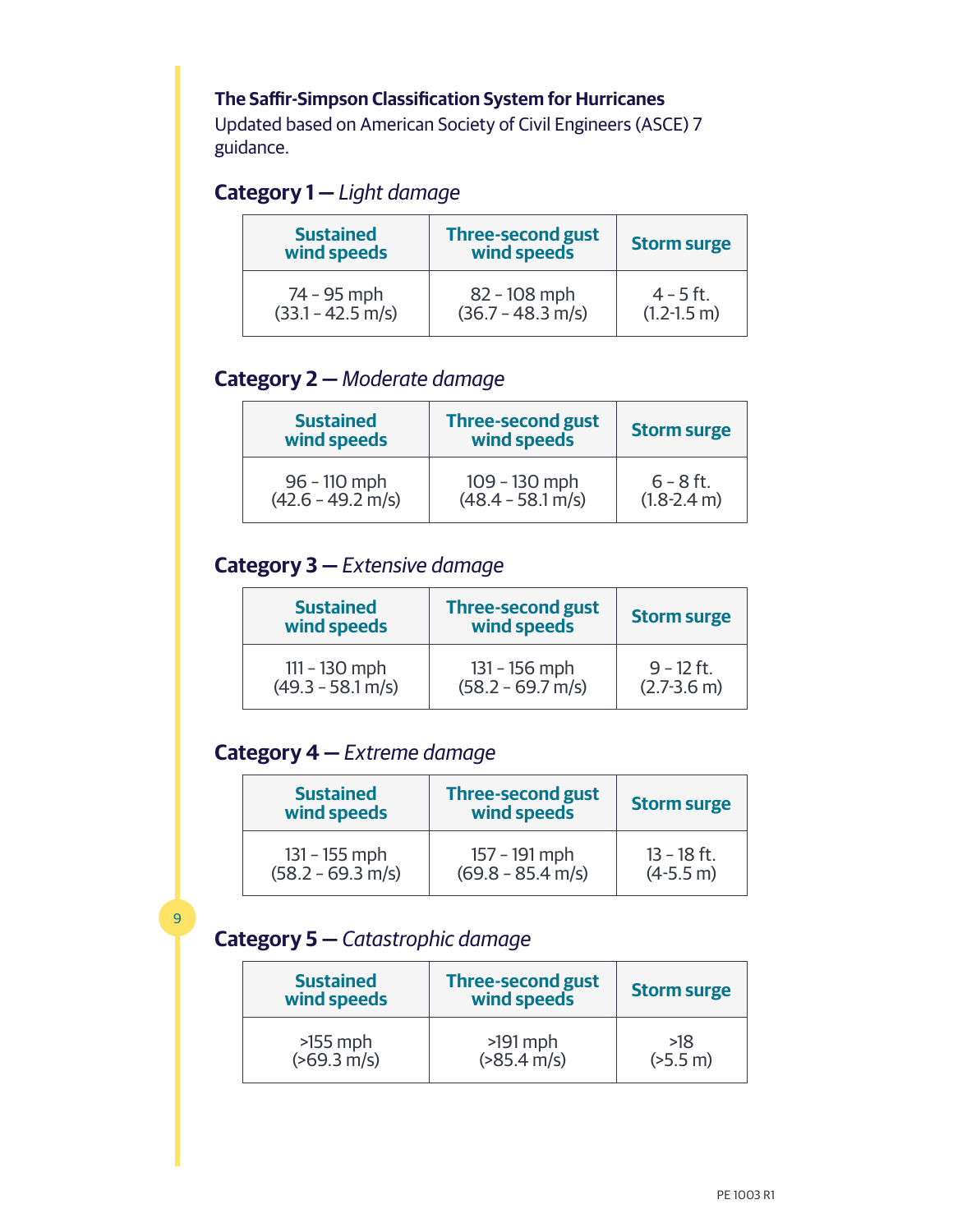- **Category 1:** Very dangerous winds will produce some damage. Wellconstructed frame homes could have damage to roof, shingles, vinyl siding, and gutters. Large branches of trees will snap and shallowly rooted trees may be toppled. Extensive damage to power lines and poles likely will result in power outages that could last a few to several days.
- **Category 2:** Extremely dangerous winds will cause extensive damage. Well-constructed frame homes could sustain major roof and siding damage. Many shallowly rooted trees will be snapped or uprooted and numerous roads will be blocked. Near-total power loss is expected with outages that could last from several days to weeks.
- **Category 3:** Devastating damage will occur. Well-built framed homes may incur major damage or removal of roof decking and gable ends. Many trees will be snapped or uprooted, blocking numerous roads. Electricity and water will be unavailable for several days to weeks after the storm passes.
- **Category 4:** Catastrophic damage will occur. Well-built framed homes can sustain severe damage with loss of most of the roof structure and/or some exterior walls. Most trees will be snapped or uprooted and power poles downed. Fallen trees and power poles will isolate residential areas. Power outages will last weeks to possibly months. Most of the area will be uninhabitable for weeks or months.
- **Category 5:** Catastrophic damage will occur. A high percentage of framed homes will be destroyed, with total roof failure and wall collapse. Fallen trees and power poles will isolate residential areas. Power outages will last for weeks to possibly months. Most of the area will be uninhabitable for weeks or months.